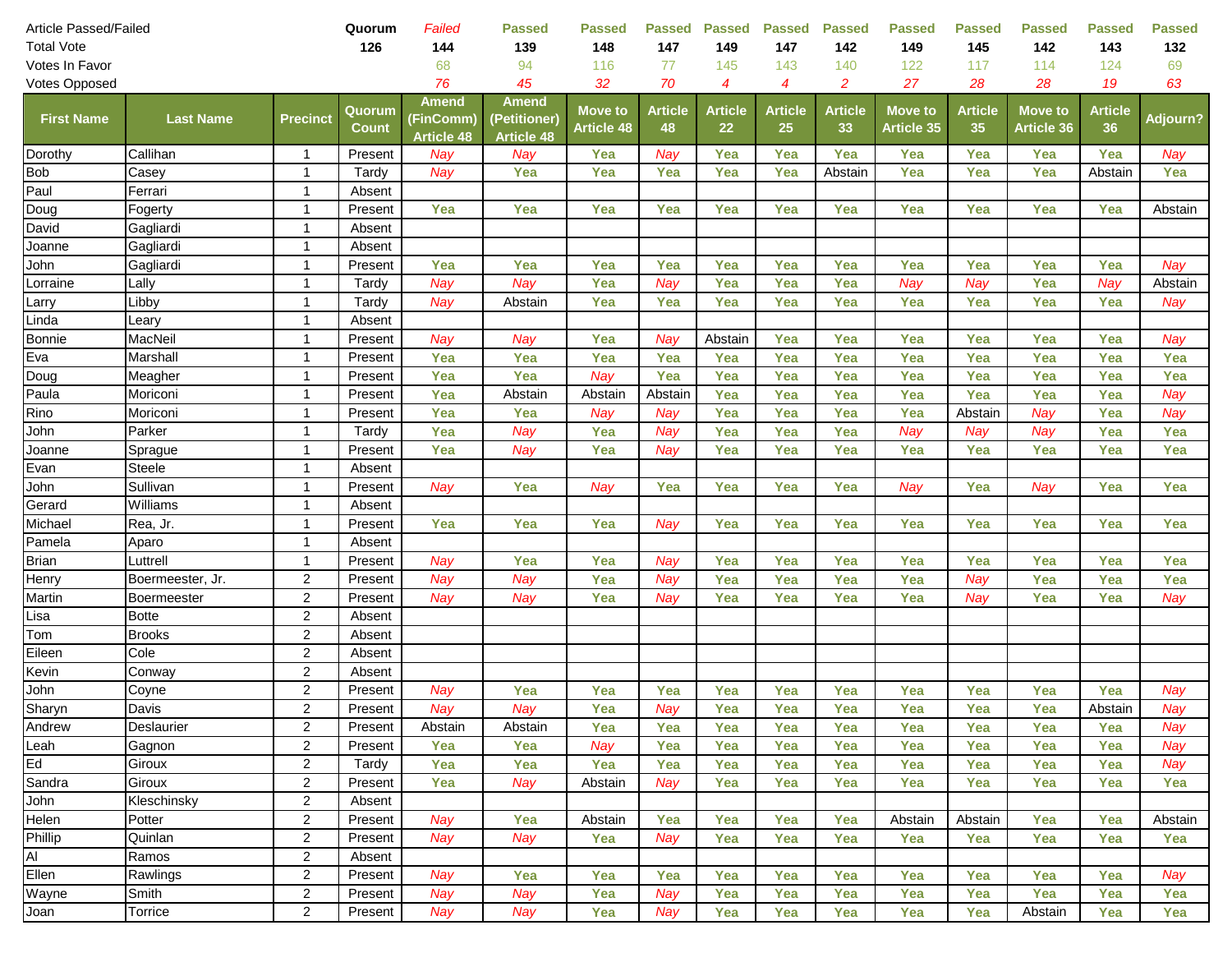| Article Passed/Failed |                  | Quorum          | Failed                 | <b>Passed</b>                           | <b>Passed</b>                                     | Passed                              | <b>Passed</b>        | <b>Passed</b>        | <b>Passed</b>        | <b>Passed</b>        | <b>Passed</b>                       | <b>Passed</b>        | <b>Passed</b>                       | <b>Passed</b>        |                 |
|-----------------------|------------------|-----------------|------------------------|-----------------------------------------|---------------------------------------------------|-------------------------------------|----------------------|----------------------|----------------------|----------------------|-------------------------------------|----------------------|-------------------------------------|----------------------|-----------------|
| <b>Total Vote</b>     |                  |                 | 126                    | 144                                     | 139                                               | 148                                 | 147                  | 149                  | 147                  | 142                  | 149                                 | 145                  | 142                                 | 143                  | 132             |
| Votes In Favor        |                  |                 |                        | 68                                      | 94                                                | 116                                 | 77                   | 145                  | 143                  | 140                  | 122                                 | 117                  | 114                                 | 124                  | 69              |
| Votes Opposed         |                  |                 |                        | 76                                      | 45                                                | 32                                  | 70                   | 4                    | 4                    | $\overline{c}$       | 27                                  | 28                   | 28                                  | 19                   | 63              |
| <b>First Name</b>     | <b>Last Name</b> | <b>Precinct</b> | Quorum<br><b>Count</b> | Amend<br>(FinComm)<br><b>Article 48</b> | <b>Amend</b><br>(Petitioner)<br><b>Article 48</b> | <b>Move to</b><br><b>Article 48</b> | <b>Article</b><br>48 | <b>Article</b><br>22 | <b>Article</b><br>25 | <b>Article</b><br>33 | <b>Move to</b><br><b>Article 35</b> | <b>Article</b><br>35 | <b>Move to</b><br><b>Article 36</b> | <b>Article</b><br>36 | <b>Adjourn?</b> |
| Stephen               | Wanamaker        | $\overline{2}$  | Present                | Nay                                     | Yea                                               | Yea                                 | Yea                  | Yea                  | Yea                  | Yea                  | Yea                                 | Yea                  | Yea                                 | Yea                  | Nay             |
| Robert                | Harrington       | $\overline{2}$  | Present                | Nay                                     | Yea                                               | Yea                                 | Yea                  | Yea                  | Yea                  | Yea                  | Yea                                 | Yea                  | Yea                                 | Yea                  | Nay             |
| Phillip               | Newfell          | $\overline{a}$  | Present                | Nay                                     | Yea                                               | Yea                                 | Yea                  | Abstain              | Yea                  | Yea                  | Yea                                 | Yea                  | Abstain                             | Yea                  | Yea             |
| Elizabeth             | Connors          | 3               | Present                | Nay                                     | Yea                                               | Yea                                 | Yea                  | Yea                  | Yea                  | Yea                  | Yea                                 | Yea                  | Yea                                 | Yea                  | Yea             |
| Donald                | Dalton           | 3               | Present                | Yea                                     | Yea                                               | Yea                                 | Nay                  | Yea                  | Yea                  | Yea                  | Yea                                 | Yea                  | Yea                                 | Yea                  | Nay             |
| Licia                 | Forni            | 3               | Present                | Yea                                     | Yea                                               | Yea                                 | Yea                  | Yea                  | Yea                  | Yea                  | Yea                                 | Yea                  | Abstain                             | Yea                  | Yea             |
| <b>Bryan</b>          | Gluck            | 3               | Present                | Nay                                     | Yea                                               | Yea                                 | Yea                  | Yea                  | Yea                  | Yea                  | Yea                                 | Yea                  | Yea                                 | Yea                  | Nay             |
| John                  | Gray, Jr.        | 3               | Present                | Yea                                     | Yea                                               | Yea                                 | Nay                  | Yea                  | Yea                  | Yea                  | Yea                                 | Yea                  | Yea                                 | Yea                  | Yea             |
| Michael               | Gray             | 3               | Present                | Yea                                     | Yea                                               | Yea                                 | Nay                  | Yea                  | Yea                  | Yea                  | Yea                                 | Yea                  | Yea                                 | Yea                  | Abstain         |
| David                 | Jenkins          | 3               | Absent                 |                                         |                                                   |                                     |                      |                      |                      |                      |                                     |                      |                                     |                      |                 |
| Patricia              | Lafauci          | 3               | Absent                 |                                         |                                                   |                                     |                      |                      |                      |                      |                                     |                      |                                     |                      |                 |
| <b>Brooke</b>         | O'Connor         | 3               | Present                | Nay                                     | Yea                                               | Yea                                 | Yea                  | Yea                  | Yea                  | Yea                  | Yea                                 | Yea                  | Yea                                 | Yea                  | Abstain         |
| MaryAnne              | Perry            | 3               | Present                | Yea                                     | Nay                                               | Yea                                 | Nay                  | Yea                  | Yea                  | Abstain              | Yea                                 | Yea                  | Yea                                 | Yea                  | Nay             |
| Dawn                  | Peters           | 3               | Absent                 |                                         |                                                   |                                     |                      |                      |                      |                      |                                     |                      |                                     |                      |                 |
| Michael               | Riley            | 3               | Tardy                  | Yea                                     | Yea                                               | Yea                                 | Nay                  | Yea                  | Yea                  | Yea                  | Yea                                 | Yea                  | Yea                                 | Yea                  | Yea             |
| James                 | <b>Stevens</b>   | 3               | Present                | Nay                                     | Yea                                               | Nay                                 | Yea                  | Yea                  | Yea                  | Yea                  | Nay                                 | Yea                  | Nay                                 | Yea                  | Yea             |
| Elaine                | Tucelli          | 3               | Absent                 |                                         |                                                   |                                     |                      |                      |                      |                      |                                     |                      |                                     |                      |                 |
| PRECINCT <sub>3</sub> | VACANCY          | 3               | Absent                 |                                         |                                                   |                                     |                      |                      |                      |                      |                                     |                      |                                     |                      |                 |
| Mary                  | Leach            | 3               | Present                | Nay                                     | Yea                                               | Yea                                 | Yea                  | Nay                  | Yea                  | Abstain              | Yea                                 | Yea                  | Yea                                 | Nay                  | Abstain         |
| PRECINCT <sub>3</sub> | VACANCY          | 3               | Absent                 |                                         |                                                   |                                     |                      |                      |                      |                      |                                     |                      |                                     |                      |                 |
| PRECINCT <sub>3</sub> | VACANCY          | 3               | Absent                 |                                         |                                                   |                                     |                      |                      |                      |                      |                                     |                      |                                     |                      |                 |
| PRECINCT <sub>3</sub> | VACANCY          | 3               | Absent                 |                                         |                                                   |                                     |                      |                      |                      |                      |                                     |                      |                                     |                      |                 |
| PRECINCT <sub>3</sub> | VACANCY          | 3               | Absent                 |                                         |                                                   |                                     |                      |                      |                      |                      |                                     |                      |                                     |                      |                 |
| PRECINCT <sub>3</sub> | VACANCY          | 3               | Absent                 |                                         |                                                   |                                     |                      |                      |                      |                      |                                     |                      |                                     |                      |                 |
| Joanne                | Barry            | 4               | Present                | Nay                                     | Yea                                               | Yea                                 | Yea                  | Yea                  | Yea                  | Abstain              | Yea                                 | Yea                  | Yea                                 | Yea                  | Yea             |
| Matthew               | <b>Battcock</b>  | 4               | Absent                 |                                         |                                                   |                                     |                      |                      |                      |                      |                                     |                      |                                     |                      |                 |
| PRECINCT 4            | VACANCY          | 4               | Absent                 |                                         |                                                   |                                     |                      |                      |                      |                      |                                     |                      |                                     |                      |                 |
| <b>Bob</b>            | Correnti         | 4               | Tardy                  | Yea                                     | Yea                                               | Yea                                 | Yea                  | Yea                  | Yea                  | Yea                  | Yea                                 | Yea                  | Yea                                 | Yea                  | Yea             |
| <b>Brian</b>          | Kelly            | 4               | Absent                 |                                         |                                                   |                                     |                      |                      |                      |                      |                                     |                      |                                     |                      |                 |
| Robert                | Killeen          | 4               | Present                | Yea                                     | Yea                                               | Yea                                 | Nay                  | Yea                  | Yea                  | Yea                  | Yea                                 | Yea                  | Yea                                 | Yea                  | Yea             |
| Paul                  | Lamarca          | 4               | Present                | Nay                                     | Nay                                               | Yea                                 | Nay                  | Yea                  | Yea                  | Yea                  | Yea                                 | Yea                  | Yea                                 | Yea                  | Yea             |
| Arthur                | Lavita           | 4               | Present                | Yea                                     | <b>Nay</b>                                        | Yea                                 | Nay                  | Yea                  | Yea                  | Yea                  | Yea                                 | Yea                  | Nay                                 | Yea                  | Nay             |
| Marti                 | Mahoney          | 4               | Present                | Nay                                     | Yea                                               | Nay                                 | Yea                  | Yea                  | Yea                  | Yea                  | Yea                                 | Yea                  | Abstain                             | Abstain              | Abstain         |
| George                | Noel             | 4               | Absent                 |                                         |                                                   |                                     |                      |                      |                      |                      |                                     |                      |                                     |                      |                 |
| Ann                   | Noel             | 4               | Absent                 |                                         |                                                   |                                     |                      |                      |                      |                      |                                     |                      |                                     |                      |                 |
| Joe                   | Normant          | 4               | Present                | Yea                                     | <b>Nay</b>                                        | Yea                                 | Nay                  | Yea                  | Yea                  | Yea                  | Yea                                 | Yea                  | Nay                                 | Yea                  | Nay             |
| Michael               | O'Brien          | 4               | Absent                 |                                         |                                                   |                                     |                      |                      |                      |                      |                                     |                      |                                     |                      |                 |
| Robert                | O'Neill          | 4               | Absent                 |                                         |                                                   |                                     |                      |                      |                      |                      |                                     |                      |                                     |                      |                 |
| Scott                 | Rogers           | 4               | Tardy                  | <b>Nay</b>                              | Yea                                               | Yea                                 | Yea                  | Yea                  | Yea                  | Yea                  | Yea                                 | Nay                  | Yea                                 | Yea                  | Nay             |
| Richard               | Rose             | 4               | Absent                 |                                         |                                                   |                                     |                      |                      |                      |                      |                                     |                      |                                     |                      |                 |
| Erik                  | Szymanski        | 4               | Absent                 |                                         |                                                   |                                     |                      |                      |                      |                      |                                     |                      |                                     |                      |                 |
| Jonathan              | Wright           | 4               | Absent                 |                                         |                                                   |                                     |                      |                      |                      |                      |                                     |                      |                                     |                      |                 |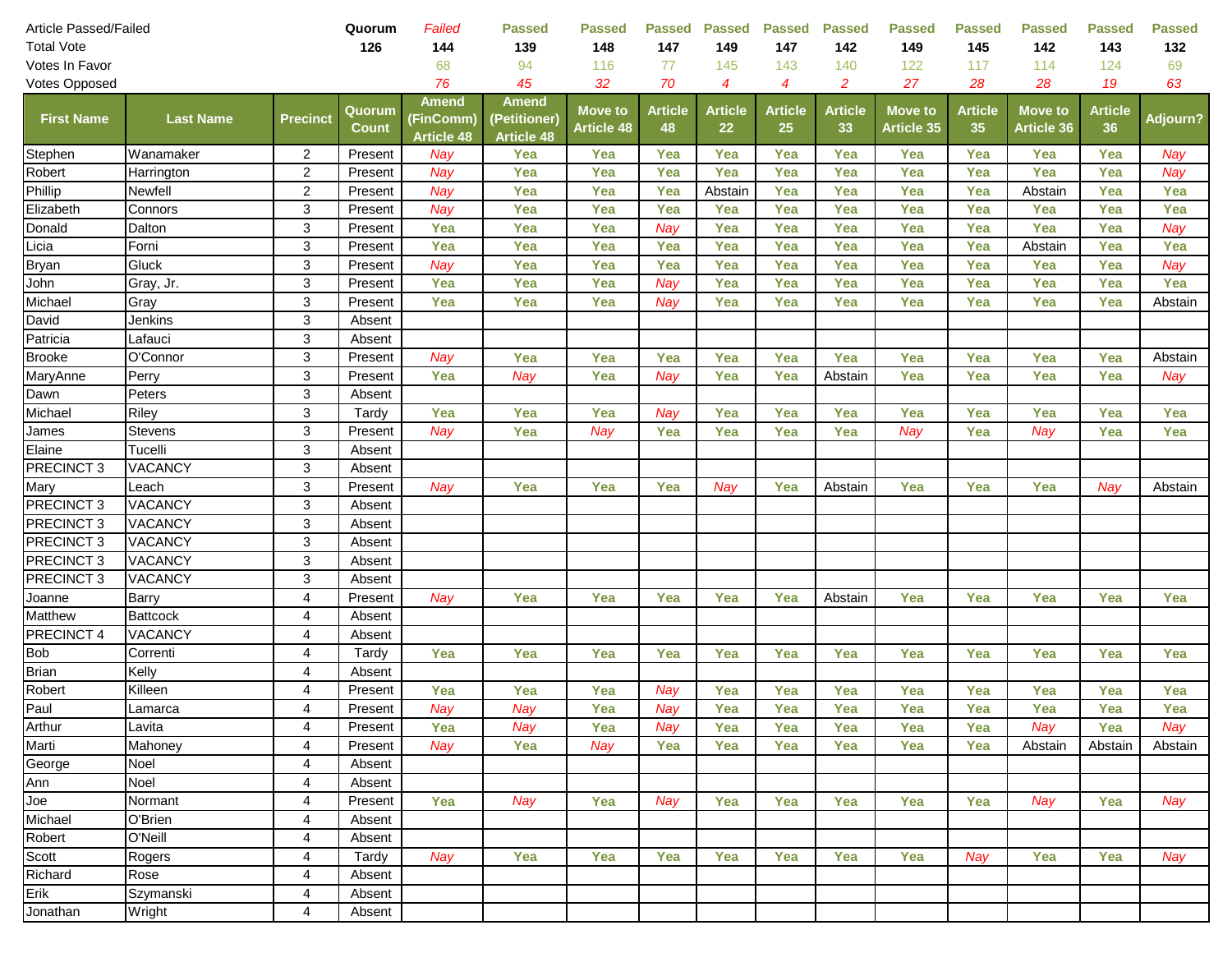| Article Passed/Failed |                  | Quorum          | Failed                 | <b>Passed</b>                           | <b>Passed</b>                                     | <b>Passed</b>                       | <b>Passed</b>        | <b>Passed</b>        | <b>Passed</b>        | <b>Passed</b>        | <b>Passed</b>                       | <b>Passed</b>        | <b>Passed</b>                       | <b>Passed</b>        |                 |
|-----------------------|------------------|-----------------|------------------------|-----------------------------------------|---------------------------------------------------|-------------------------------------|----------------------|----------------------|----------------------|----------------------|-------------------------------------|----------------------|-------------------------------------|----------------------|-----------------|
| <b>Total Vote</b>     |                  |                 | 126                    | 144                                     | 139                                               | 148                                 | 147                  | 149                  | 147                  | 142                  | 149                                 | 145                  | 142                                 | 143                  | 132             |
| Votes In Favor        |                  |                 |                        | 68                                      | 94                                                | 116                                 | 77                   | 145                  | 143                  | 140                  | 122                                 | 117                  | 114                                 | 124                  | 69              |
| Votes Opposed         |                  |                 |                        | 76                                      | 45                                                | 32                                  | 70                   | $\boldsymbol{4}$     | $\overline{4}$       | $\overline{c}$       | 27                                  | 28                   | 28                                  | 19                   | 63              |
| <b>First Name</b>     | <b>Last Name</b> | <b>Precinct</b> | Quorum<br><b>Count</b> | Amend<br>(FinComm)<br><b>Article 48</b> | <b>Amend</b><br>(Petitioner)<br><b>Article 48</b> | <b>Move to</b><br><b>Article 48</b> | <b>Article</b><br>48 | <b>Article</b><br>22 | <b>Article</b><br>25 | <b>Article</b><br>33 | <b>Move to</b><br><b>Article 35</b> | <b>Article</b><br>35 | <b>Move to</b><br><b>Article 36</b> | <b>Article</b><br>36 | <b>Adjourn?</b> |
| Andrew                | Kucyn            | 4               | Tardy                  | Nay                                     | Yea                                               | Yea                                 | Nay                  | Yea                  | Yea                  | Yea                  | Yea                                 | Yea                  | Yea                                 | Yea                  | Nay             |
| Susan                 | McAdams-Rogers   | 4               | Tardy                  | Nay                                     | Yea                                               | Yea                                 | Yea                  | Yea                  | Yea                  | Yea                  | Yea                                 | Yea                  | Yea                                 | Yea                  | Nay             |
| Maureen               | O'Donoghue-Sacks | 4               | Present                | Nay                                     | Yea                                               | Yea                                 | Nay                  | Yea                  | Yea                  | Yea                  | Yea                                 | Yea                  | Yea                                 | Yea                  | Nay             |
| PRECINCT 4            | VACANCY          | 4               | Absent                 |                                         |                                                   |                                     |                      |                      |                      |                      |                                     |                      |                                     |                      |                 |
| PRECINCT 4            | VACANCY          | 4               | Absent                 |                                         |                                                   |                                     |                      |                      |                      |                      |                                     |                      |                                     |                      |                 |
| PRECINCT 5            | VACANCY          | 5               | Absent                 |                                         |                                                   |                                     |                      |                      |                      |                      |                                     |                      |                                     |                      |                 |
| Ken                   | <b>Buffum</b>    | 5               | Absent                 |                                         |                                                   |                                     |                      |                      |                      |                      |                                     |                      |                                     |                      |                 |
| Vincent               | Cangiamila       | 5               | Tardy                  | Abstain                                 | Abstain                                           | Abstain                             | Abstain              | Abstain              | Yea                  | Yea                  | Nay                                 | Yea                  | Yea                                 | Yea                  | Yea             |
| Donna                 | Chandler         | 5               | Tardy                  | Abstain                                 | Abstain                                           | Yea                                 | Yea                  | Nay                  | Yea                  | Yea                  | Yea                                 | Yea                  | Yea                                 | Yea                  | Abstain         |
| Sal                   | Dampolo          | 5               | Present                | Nay                                     | Nay                                               | Nay                                 | Nay                  | Yea                  | Yea                  | Yea                  | Yea                                 | Yea                  | Yea                                 | Yea                  | Yea             |
| Marion                | Dipierro         | 5               | Present                | Nay                                     | Nay                                               | Yea                                 | Nay                  | Yea                  | Yea                  | Yea                  | Yea                                 | Yea                  | Yea                                 | Yea                  | Nay             |
| <b>Bob</b>            | McGowan          | 5               | Present                | Yea                                     | Yea                                               | Yea                                 | Yea                  | Yea                  | Yea                  | Yea                  | Yea                                 | Yea                  | Yea                                 | Yea                  | Yea             |
| Michael               | Moore            | 5               | Present                | Nay                                     | Yea                                               | Yea                                 | Yea                  | Yea                  | Yea                  | Yea                  | Yea                                 | Yea                  | Yea                                 | Yea                  | Nay             |
| James                 | O'Donnell        | 5               | Absent                 |                                         |                                                   |                                     |                      |                      |                      |                      |                                     |                      |                                     |                      |                 |
| Mike                  | Rosa             | 5               | Present                | Yea                                     | Yea                                               | Nay                                 | Nay                  | Yea                  | Yea                  | Yea                  | Yea                                 | Yea                  | Nay                                 | Nay                  | Nay             |
| Steve                 | Rosa             | 5               | Present                | Yea                                     | Nay                                               | Nay                                 | Nay                  | Nay                  | Nay                  | Yea                  | Yea                                 | Nay                  | Nay                                 | Nay                  | Nay             |
| Shelley               | Rosenbaum-Lipman | 5               | Present                | Abstain                                 | Abstain                                           | Yea                                 | Yea                  | Yea                  | Yea                  | Yea                  | Yea                                 | Yea                  | Yea                                 | Yea                  | Nay             |
| Madeline              | Sargent          | 5               | Present                | Yea                                     | Yea                                               | Yea                                 | Nay                  | Yea                  | Yea                  | Yea                  | Yea                                 | Nay                  | Nay                                 | Nay                  | Yea             |
| Sheila                | Sartell          | 5               | Present                | Yea                                     | Yea                                               | Yea                                 | Yea                  | Yea                  | Yea                  | Yea                  | Yea                                 | Yea                  | Yea                                 | Yea                  | Nay             |
| Barbara               | Shea             | 5               | Tardy                  | Abstain                                 | Abstain                                           | Abstain                             | Abstain              | Yea                  | Abstain              | Yea                  | Yea                                 | Yea                  | Yea                                 | Yea                  | Nay             |
| Joel                  | Williams         | 5               | Present                | Yea                                     | Nay                                               | Yea                                 | Nay                  | Yea                  | Yea                  | Yea                  | Yea                                 | Nay                  | Yea                                 | Yea                  | Nay             |
| Richard               | Lee              | 5               | Present                | Yea                                     | Nay                                               | Yea                                 | Nay                  | Yea                  | Yea                  | Yea                  | Yea                                 | Yea                  | Yea                                 | Yea                  | Yea             |
| Jeff                  | Catlender        | 5               | Absent                 |                                         |                                                   |                                     |                      |                      |                      |                      |                                     |                      |                                     |                      |                 |
| Lauren                | Dechayne-Donati  | 5               | Tardy                  | Yea                                     | Yea                                               | Yea                                 | Yea                  | Yea                  | Abstain              | Abstain              | Abstain                             | Abstain              | Abstain                             | Abstain              | Abstain         |
| Michael               | Fantasia         | 5               | Tardy                  | Nay                                     | Nay                                               | Yea                                 | Nay                  | Yea                  | Yea                  | Yea                  | Yea                                 | Nav                  | Yea                                 | Yea                  | Nay             |
| Darrell               | Lipman           | 5               | Tardy                  | Nay                                     | Yea                                               | Yea                                 | Yea                  | Abstain              | Abstain              | Abstain              | Abstain                             | Abstain              | Abstain                             | Abstain              | Abstain         |
| Cosmo                 | Cavicchio        | 6               | Present                | Nay                                     | Yea                                               | Yea                                 | Yea                  | Yea                  | Yea                  | Yea                  | Yea                                 | Nav                  | Yea                                 | Yea                  | Nay             |
| Nancy                 | Cerrato          | 6               | Absent                 |                                         |                                                   |                                     |                      |                      |                      |                      |                                     |                      |                                     |                      |                 |
| Onorio                | Cerrato          | 6               | Absent                 |                                         |                                                   |                                     |                      |                      |                      |                      |                                     |                      |                                     |                      |                 |
| David                 | Coughlin         | 6               | Present                | Yea                                     | Abstain                                           | Nay                                 | Nay                  | Yea                  | Yea                  | Yea                  | Yea                                 | Yea                  | Yea                                 | Yea                  | Abstain         |
| Paul                  | Donnelly         | 6               | Present                | Yea                                     | Yea                                               | Yea                                 | Nay                  | Yea                  | Yea                  | Yea                  | Yea                                 | Abstain              | Yea                                 | Abstain              | Yea             |
| Sandra                | Donovan          | 6               | Present                | Nay                                     | Yea                                               | Yea                                 | Yea                  | Yea                  | Yea                  | Yea                  | Yea                                 | Yea                  | Yea                                 | Yea                  | Yea             |
| Jean-Paul             | Durand           | 6               | Present                | Nay                                     | Yea                                               | Yea                                 | Abstain              | Yea                  | Yea                  | Yea                  | Yea                                 | Yea                  | Yea                                 | Yea                  | Yea             |
| Mary Anne             | Durand           | 6               | Present                | Nay                                     | Yea                                               | Nay                                 | Yea                  | Yea                  | Abstain              | Abstain              | Yea                                 | Yea                  | Yea                                 | Yea                  | Nay             |
| Wallace               | Lafayette        | 6               | Present                | Yea                                     | Abstain                                           | Nay                                 | Nay                  | Yea                  | Yea                  | Yea                  | Nay                                 | Nay                  | Nay                                 | Yea                  | Yea             |
| Fred                  | Liberatore       | 6               | Present                | Yea                                     | Yea                                               | Yea                                 | Nay                  | Yea                  | Yea                  | Yea                  | Yea                                 | Yea                  | Yea                                 | Yea                  | Nay             |
| Don                   | Macdonald        | 6               | Present                | Yea                                     | Yea                                               | Yea                                 | Yea                  | Nay                  | Yea                  | Yea                  | Yea                                 | Yea                  | Yea                                 | Yea                  | Yea             |
| Phyllis               | Macdonald        | 6               | Absent                 |                                         |                                                   |                                     |                      |                      |                      |                      |                                     |                      |                                     |                      |                 |
| Andrew                | Robertson        | 6               | Absent                 |                                         |                                                   |                                     |                      |                      |                      |                      |                                     |                      |                                     |                      |                 |
| <b>Blake</b>          | Robertson        | 6               | Present                | Yea                                     | Nay                                               | Nay                                 | Nay                  | Yea                  | Nay                  | Yea                  | Nay                                 | Nay                  | Nay                                 | Nay                  | Yea             |
| Alison                | Shannon          | 6               | Absent                 |                                         |                                                   |                                     |                      |                      |                      |                      |                                     |                      |                                     |                      |                 |
| Steven                | Smilgis          | 6               | Present                | Yea                                     | Nay                                               | Yea                                 | <b>Nay</b>           | Yea                  | Abstain              | Abstain              | Abstain                             | Abstain              | Abstain                             | Abstain              | Abstain         |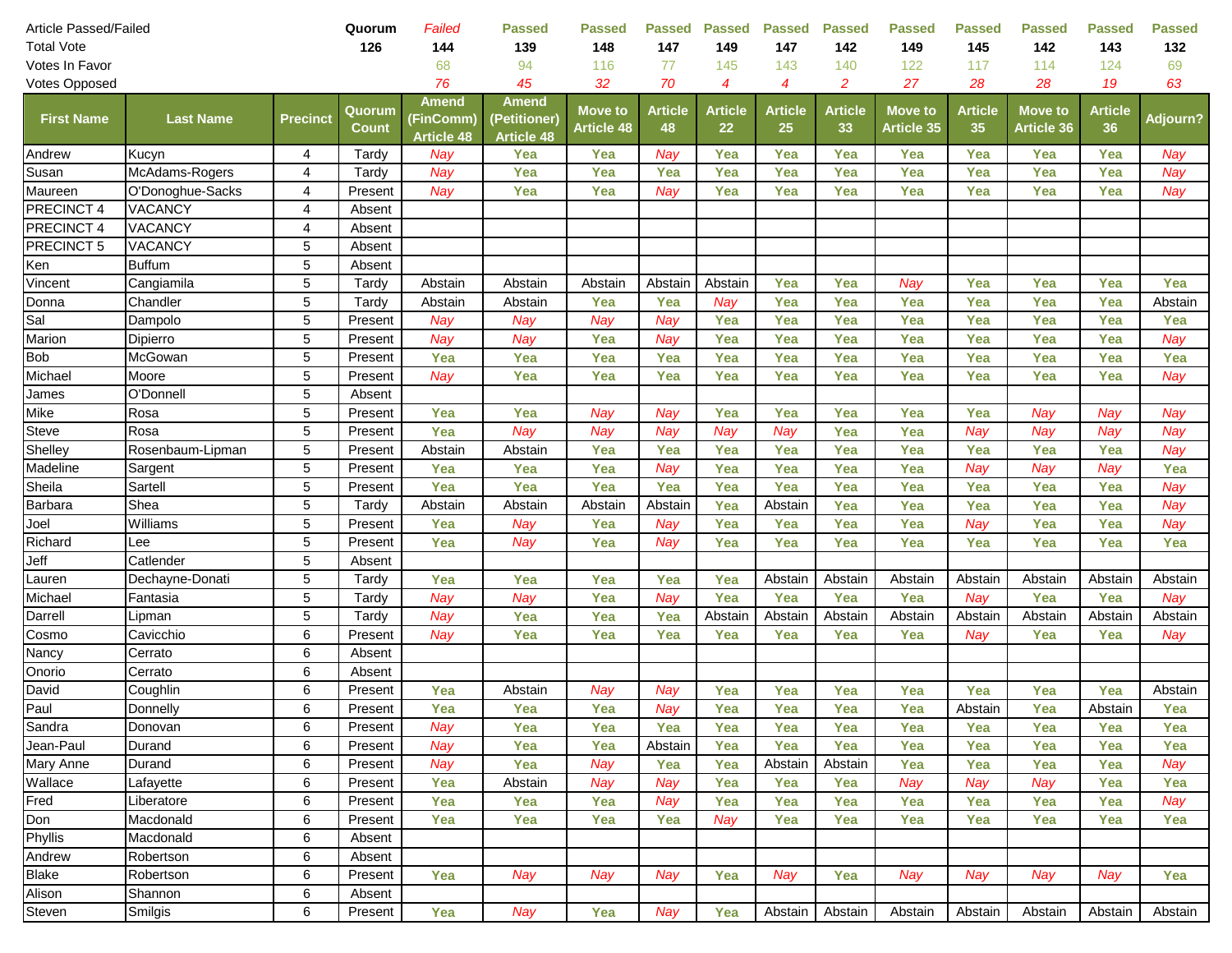| 126<br>144<br>139<br>148<br>147<br>149<br>147<br>142<br>149<br>145<br>142<br>143<br>132<br>68<br>94<br>116<br>77<br>145<br>143<br>140<br>122<br>117<br>114<br>124<br>69<br>Votes In Favor<br>45<br>70<br>$\overline{a}$<br>27<br>76<br>32<br>$\boldsymbol{4}$<br>4<br>28<br>28<br>19<br>63<br>Votes Opposed<br>Amend<br>Amend<br><b>Article</b><br><b>Article</b><br><b>Article</b><br><b>Article</b><br><b>Article</b><br><b>Move to</b><br><b>Article</b><br><b>Move to</b><br>Quorum<br>Move to<br><b>Precinct</b><br>Adjourn?<br><b>First Name</b><br><b>Last Name</b><br>(FinComm)<br>(Petitioner)<br>22<br>36<br><b>Count</b><br><b>Article 48</b><br>48<br>25<br>33<br><b>Article 35</b><br>35<br><b>Article 36</b><br><b>Article 48</b><br><b>Article 48</b><br>Richard<br>6<br>Absent<br>Tracey<br><b>Bryan</b><br>Wayne<br>6<br>Present<br>Yea<br>Yea<br>Yea<br>Yea<br>Yea<br>Yea<br>Nay<br>Nay<br>Yea<br>Yea<br>Yea<br>Yea<br>Edward<br>6<br>Szwarc<br>Tardy<br>Yea<br>Nay<br>Nay<br>Yea<br>Nay<br>Yea<br>Yea<br>Yea<br>Yea<br>Yea<br>Yea<br>Nay<br>Francis<br>O'Brien<br>Yea<br>Yea<br>Yea<br>Yea<br>6<br>Yea<br>Nay<br>Yea<br>Yea<br>Yea<br>Yea<br>Yea<br>Yea<br>Present<br>PRECINCT 6<br><b>VACANCY</b><br>6<br>Absent<br>PRECINCT 6<br>6<br><b>VACANCY</b><br>Absent<br>PRECINCT 6<br>6<br><b>VACANCY</b><br>Absent<br>$\overline{7}$<br>Yea<br>Yea<br>Vincent<br>Amato<br>Present<br>Nay<br>Nay<br>Yea<br>Yea<br>Yea<br>Yea<br>Abstain<br>Abstain<br>Abstain<br>Abstain<br>$\overline{7}$<br>John<br><b>Bartlett</b><br>Yea<br>Yea<br>Yea<br>Yea<br>Present<br>Yea<br>Yea<br>Yea<br>Yea<br>Yea<br>Yea<br>Yea<br>Yea<br>$\overline{7}$<br>Travis<br>Yea<br>Yea<br>Yea<br>Yea<br>Yea<br>Nay<br>Yea<br>Yea<br>Yea<br>Abstain<br><b>Brown</b><br>Present<br>Abstain<br>Abstain<br>Frank<br>$\overline{7}$<br><b>Busalacchi</b><br>Nay<br>Nay<br>Nay<br>Yea<br>Yea<br>Yea<br>Nay<br>Yea<br>Nay<br>Present<br>Nay<br>Nay<br>Abstain<br>$\overline{7}$<br>John<br>Delfavero<br>Absent<br>Diane<br>$\overline{7}$<br>Nay<br>Yea<br>Nay<br>Yea<br>Yea<br>Nay<br>Yea<br>Nay<br>Yea<br>Nay<br>Depaso<br>Present<br>Yea<br>Yea<br>Dan<br>$\overline{7}$<br>Yea<br>Yea<br>Yea<br>Yea<br>Doyle<br>Nay<br>Yea<br>Nay<br>Yea<br>Yea<br>Yea<br>Yea<br>Nay<br>Present<br>$\overline{7}$<br>Mark<br>Yea<br>Yea<br>Yea<br>Yea<br>Yea<br>Yea<br>Yea<br>Yea<br>Yea<br>Yea<br>Yea<br>Efstratiou<br>Present<br>Nay<br>$\overline{7}$<br>Cheri<br>Nay<br>Present<br>Yea<br>Yea<br>Nay<br>Yea<br>Yea<br>Yea<br>Yea<br>Yea<br>Nay<br>Gargalianos<br>Yea<br>Yea<br>Emma<br>$\overline{7}$<br>Healey<br>Absent<br>$\overline{7}$<br>Yea<br>Yea<br>Yea<br>John<br>Yea<br>Yea<br>Yea<br>Yea<br>Yea<br>Yea<br>Nay<br>Healey<br>Present<br>Nay<br>Yea<br>$\overline{7}$<br>Hill<br>Yea<br>Yea<br>Yea<br>Nay<br>Yea<br>Nay<br>Daniel<br>Present<br>Nay<br>Yea<br>Yea<br>Yea<br>Nay<br>Yea<br>$\overline{7}$<br>Yea<br>Patrick<br>Yea<br>Abstain<br>Nay<br>Nay<br>Yea<br>Yea<br>Abstain<br>Nay<br>Nay<br>Present<br>Nay<br>Nay<br>Logue III<br>$\overline{7}$<br>Yea<br>Patrick<br>Yea<br>Nay<br>Nay<br>Yea<br>Nay<br>Abstain<br>Yea<br>Abstain<br>Nay<br>Nay<br>Nay<br>Present<br>Logue, Jr.<br>$\overline{7}$<br>Yea<br>Theresa<br>Nay<br>Nay<br>Nay<br>Yea<br>Nay<br>Nay<br>Nay<br>Present<br>Abstain<br>Yea<br>Abstain<br>Nay<br>Logue<br>$\overline{7}$<br>McBride<br>Yea<br>Yea<br>Yea<br>Yea<br>Yea<br>Yea<br>Yea<br>Yea<br>Yea<br>Yea<br>Abstain<br>Mary<br>Present<br>Abstain<br>$\overline{7}$<br>Virgina<br>Musker<br>Absent<br>$\overline{7}$<br>Yea<br>Christine<br>Wedge<br>Nay<br>Yea<br>Yea<br>Yea<br>Yea<br>Yea<br>Yea<br>Yea<br>Yea<br>Present<br>Nay<br>Nay<br>$\overline{7}$<br>Card<br>Nay<br>Yea<br>Adrienne<br>Present<br>Nay<br>Yea<br>Yea<br>Yea<br>Yea<br>Yea<br>Yea<br>Yea<br>Yea<br>Nay<br>$\overline{7}$<br>McKenna<br>Yea<br>Yea<br>Yea<br>Yea<br>Yea<br>Yea<br>Yea<br>Yea<br>Ralph J.<br>Present<br>Abstain<br>Yea<br>Yea<br>Yea<br>$\overline{7}$<br>Yea<br>Yea<br>Yea<br>Yea<br>Yea<br>Yea<br>Kenneth<br>Glasser<br>Tardy<br>Nay<br>Nay<br>Yea<br>Nay<br>Yea<br>Nay<br>Eric<br>Anable<br>8<br>Tardy<br>Yea<br>Yea<br>Nay<br>Yea<br>Yea<br>Yea<br>Yea<br>Yea<br>Yea<br>Yea<br>Yea<br>Yea<br>8<br>Yea<br>Yea<br>Yea<br>Yea<br>Yea<br>Yea<br>Yea<br>Yea<br>Yea<br>Jennifer<br>Cedrone<br>Present<br>Yea<br>Yea<br>Abstain<br>DaSilva<br>8<br>Gary<br>Absent<br>8<br>Peter<br>Dion<br>Tardy<br>Nay<br>Yea<br>Yea<br>Yea<br>Yea<br>Yea<br>Yea<br>Yea<br>Yea<br>Yea<br>Yea<br>Yea<br>8<br>Christine<br>Donoghue<br>Absent<br>8<br>Absent<br>Joseph<br>Donoghue<br>8<br>Barbara<br>Flaherty<br>Yea<br>Yea<br>Yea<br>Present<br>Yea<br>Yea<br>Yea<br>Yea<br>Yea<br>Yea<br>Yea<br>Yea<br>Yea<br>8<br>Daniel<br>Goodwin<br>Absent<br>Heffernan<br>8<br>Kevin<br>Absent<br>8<br>Oren<br>Hunt<br>Absent<br>8<br>Yea<br>David<br>Nay<br>Nay<br>Nay<br>Nay<br>Yea<br>Nay<br>Yea<br>Nay<br>Yea<br>Nay<br>Nay<br>Johnson<br>Present<br>Vincent<br>Macdonald<br>8<br>Nay<br>Yea<br>Yea<br>Yea<br>Yea<br>Yea<br>Yea<br>Yea<br>Yea<br>Tardy<br>Yea<br>Nay<br>Abstain<br>Charlene<br><b>McCarthy</b><br>8<br>Yea<br>Present<br>Yea<br>Abstain<br>Nay<br>Yea<br>Yea<br>Yea<br>Nay<br>Yea<br>Yea<br>Yea<br>Nay<br>McKenna, Jr.<br>8<br>Ralph<br>Present<br>Nay<br>Yea<br>Yea<br>Yea<br>Yea<br>Yea<br>Yea<br>Yea<br>Nay<br>Yea<br>Yea<br>Yea | Article Passed/Failed |  | Quorum | Failed | <b>Passed</b> | <b>Passed</b> | <b>Passed</b> | <b>Passed</b> | <b>Passed</b> | <b>Passed</b> | <b>Passed</b> | <b>Passed</b> | <b>Passed</b> | <b>Passed</b> | <b>Passed</b> |  |
|-------------------------------------------------------------------------------------------------------------------------------------------------------------------------------------------------------------------------------------------------------------------------------------------------------------------------------------------------------------------------------------------------------------------------------------------------------------------------------------------------------------------------------------------------------------------------------------------------------------------------------------------------------------------------------------------------------------------------------------------------------------------------------------------------------------------------------------------------------------------------------------------------------------------------------------------------------------------------------------------------------------------------------------------------------------------------------------------------------------------------------------------------------------------------------------------------------------------------------------------------------------------------------------------------------------------------------------------------------------------------------------------------------------------------------------------------------------------------------------------------------------------------------------------------------------------------------------------------------------------------------------------------------------------------------------------------------------------------------------------------------------------------------------------------------------------------------------------------------------------------------------------------------------------------------------------------------------------------------------------------------------------------------------------------------------------------------------------------------------------------------------------------------------------------------------------------------------------------------------------------------------------------------------------------------------------------------------------------------------------------------------------------------------------------------------------------------------------------------------------------------------------------------------------------------------------------------------------------------------------------------------------------------------------------------------------------------------------------------------------------------------------------------------------------------------------------------------------------------------------------------------------------------------------------------------------------------------------------------------------------------------------------------------------------------------------------------------------------------------------------------------------------------------------------------------------------------------------------------------------------------------------------------------------------------------------------------------------------------------------------------------------------------------------------------------------------------------------------------------------------------------------------------------------------------------------------------------------------------------------------------------------------------------------------------------------------------------------------------------------------------------------------------------------------------------------------------------------------------------------------------------------------------------------------------------------------------------------------------------------------------------------------------------------------------------------------------------------------------------------------------------------------------------------------------------------------------------------------------------------------------------------------------------------------------------------------------------------------------------------------------------------------------------------------------------------------------------------------------------------------------------------------------------------------------------------------------------------------------------------------------------------------------------------------------------------------------------------------------------------------------------------------------------------------------------------------------------------------------------------------------------------------------------------------------------------------------------------------------------------------------------------------------------------------------------------------------------------------------------------------------------------------------------------------------------------------------------------------------------------------------------------------------------------------------------------------------------|-----------------------|--|--------|--------|---------------|---------------|---------------|---------------|---------------|---------------|---------------|---------------|---------------|---------------|---------------|--|
|                                                                                                                                                                                                                                                                                                                                                                                                                                                                                                                                                                                                                                                                                                                                                                                                                                                                                                                                                                                                                                                                                                                                                                                                                                                                                                                                                                                                                                                                                                                                                                                                                                                                                                                                                                                                                                                                                                                                                                                                                                                                                                                                                                                                                                                                                                                                                                                                                                                                                                                                                                                                                                                                                                                                                                                                                                                                                                                                                                                                                                                                                                                                                                                                                                                                                                                                                                                                                                                                                                                                                                                                                                                                                                                                                                                                                                                                                                                                                                                                                                                                                                                                                                                                                                                                                                                                                                                                                                                                                                                                                                                                                                                                                                                                                                                                                                                                                                                                                                                                                                                                                                                                                                                                                                                                                                                                     | <b>Total Vote</b>     |  |        |        |               |               |               |               |               |               |               |               |               |               |               |  |
|                                                                                                                                                                                                                                                                                                                                                                                                                                                                                                                                                                                                                                                                                                                                                                                                                                                                                                                                                                                                                                                                                                                                                                                                                                                                                                                                                                                                                                                                                                                                                                                                                                                                                                                                                                                                                                                                                                                                                                                                                                                                                                                                                                                                                                                                                                                                                                                                                                                                                                                                                                                                                                                                                                                                                                                                                                                                                                                                                                                                                                                                                                                                                                                                                                                                                                                                                                                                                                                                                                                                                                                                                                                                                                                                                                                                                                                                                                                                                                                                                                                                                                                                                                                                                                                                                                                                                                                                                                                                                                                                                                                                                                                                                                                                                                                                                                                                                                                                                                                                                                                                                                                                                                                                                                                                                                                                     |                       |  |        |        |               |               |               |               |               |               |               |               |               |               |               |  |
|                                                                                                                                                                                                                                                                                                                                                                                                                                                                                                                                                                                                                                                                                                                                                                                                                                                                                                                                                                                                                                                                                                                                                                                                                                                                                                                                                                                                                                                                                                                                                                                                                                                                                                                                                                                                                                                                                                                                                                                                                                                                                                                                                                                                                                                                                                                                                                                                                                                                                                                                                                                                                                                                                                                                                                                                                                                                                                                                                                                                                                                                                                                                                                                                                                                                                                                                                                                                                                                                                                                                                                                                                                                                                                                                                                                                                                                                                                                                                                                                                                                                                                                                                                                                                                                                                                                                                                                                                                                                                                                                                                                                                                                                                                                                                                                                                                                                                                                                                                                                                                                                                                                                                                                                                                                                                                                                     |                       |  |        |        |               |               |               |               |               |               |               |               |               |               |               |  |
|                                                                                                                                                                                                                                                                                                                                                                                                                                                                                                                                                                                                                                                                                                                                                                                                                                                                                                                                                                                                                                                                                                                                                                                                                                                                                                                                                                                                                                                                                                                                                                                                                                                                                                                                                                                                                                                                                                                                                                                                                                                                                                                                                                                                                                                                                                                                                                                                                                                                                                                                                                                                                                                                                                                                                                                                                                                                                                                                                                                                                                                                                                                                                                                                                                                                                                                                                                                                                                                                                                                                                                                                                                                                                                                                                                                                                                                                                                                                                                                                                                                                                                                                                                                                                                                                                                                                                                                                                                                                                                                                                                                                                                                                                                                                                                                                                                                                                                                                                                                                                                                                                                                                                                                                                                                                                                                                     |                       |  |        |        |               |               |               |               |               |               |               |               |               |               |               |  |
|                                                                                                                                                                                                                                                                                                                                                                                                                                                                                                                                                                                                                                                                                                                                                                                                                                                                                                                                                                                                                                                                                                                                                                                                                                                                                                                                                                                                                                                                                                                                                                                                                                                                                                                                                                                                                                                                                                                                                                                                                                                                                                                                                                                                                                                                                                                                                                                                                                                                                                                                                                                                                                                                                                                                                                                                                                                                                                                                                                                                                                                                                                                                                                                                                                                                                                                                                                                                                                                                                                                                                                                                                                                                                                                                                                                                                                                                                                                                                                                                                                                                                                                                                                                                                                                                                                                                                                                                                                                                                                                                                                                                                                                                                                                                                                                                                                                                                                                                                                                                                                                                                                                                                                                                                                                                                                                                     |                       |  |        |        |               |               |               |               |               |               |               |               |               |               |               |  |
|                                                                                                                                                                                                                                                                                                                                                                                                                                                                                                                                                                                                                                                                                                                                                                                                                                                                                                                                                                                                                                                                                                                                                                                                                                                                                                                                                                                                                                                                                                                                                                                                                                                                                                                                                                                                                                                                                                                                                                                                                                                                                                                                                                                                                                                                                                                                                                                                                                                                                                                                                                                                                                                                                                                                                                                                                                                                                                                                                                                                                                                                                                                                                                                                                                                                                                                                                                                                                                                                                                                                                                                                                                                                                                                                                                                                                                                                                                                                                                                                                                                                                                                                                                                                                                                                                                                                                                                                                                                                                                                                                                                                                                                                                                                                                                                                                                                                                                                                                                                                                                                                                                                                                                                                                                                                                                                                     |                       |  |        |        |               |               |               |               |               |               |               |               |               |               |               |  |
|                                                                                                                                                                                                                                                                                                                                                                                                                                                                                                                                                                                                                                                                                                                                                                                                                                                                                                                                                                                                                                                                                                                                                                                                                                                                                                                                                                                                                                                                                                                                                                                                                                                                                                                                                                                                                                                                                                                                                                                                                                                                                                                                                                                                                                                                                                                                                                                                                                                                                                                                                                                                                                                                                                                                                                                                                                                                                                                                                                                                                                                                                                                                                                                                                                                                                                                                                                                                                                                                                                                                                                                                                                                                                                                                                                                                                                                                                                                                                                                                                                                                                                                                                                                                                                                                                                                                                                                                                                                                                                                                                                                                                                                                                                                                                                                                                                                                                                                                                                                                                                                                                                                                                                                                                                                                                                                                     |                       |  |        |        |               |               |               |               |               |               |               |               |               |               |               |  |
|                                                                                                                                                                                                                                                                                                                                                                                                                                                                                                                                                                                                                                                                                                                                                                                                                                                                                                                                                                                                                                                                                                                                                                                                                                                                                                                                                                                                                                                                                                                                                                                                                                                                                                                                                                                                                                                                                                                                                                                                                                                                                                                                                                                                                                                                                                                                                                                                                                                                                                                                                                                                                                                                                                                                                                                                                                                                                                                                                                                                                                                                                                                                                                                                                                                                                                                                                                                                                                                                                                                                                                                                                                                                                                                                                                                                                                                                                                                                                                                                                                                                                                                                                                                                                                                                                                                                                                                                                                                                                                                                                                                                                                                                                                                                                                                                                                                                                                                                                                                                                                                                                                                                                                                                                                                                                                                                     |                       |  |        |        |               |               |               |               |               |               |               |               |               |               |               |  |
|                                                                                                                                                                                                                                                                                                                                                                                                                                                                                                                                                                                                                                                                                                                                                                                                                                                                                                                                                                                                                                                                                                                                                                                                                                                                                                                                                                                                                                                                                                                                                                                                                                                                                                                                                                                                                                                                                                                                                                                                                                                                                                                                                                                                                                                                                                                                                                                                                                                                                                                                                                                                                                                                                                                                                                                                                                                                                                                                                                                                                                                                                                                                                                                                                                                                                                                                                                                                                                                                                                                                                                                                                                                                                                                                                                                                                                                                                                                                                                                                                                                                                                                                                                                                                                                                                                                                                                                                                                                                                                                                                                                                                                                                                                                                                                                                                                                                                                                                                                                                                                                                                                                                                                                                                                                                                                                                     |                       |  |        |        |               |               |               |               |               |               |               |               |               |               |               |  |
|                                                                                                                                                                                                                                                                                                                                                                                                                                                                                                                                                                                                                                                                                                                                                                                                                                                                                                                                                                                                                                                                                                                                                                                                                                                                                                                                                                                                                                                                                                                                                                                                                                                                                                                                                                                                                                                                                                                                                                                                                                                                                                                                                                                                                                                                                                                                                                                                                                                                                                                                                                                                                                                                                                                                                                                                                                                                                                                                                                                                                                                                                                                                                                                                                                                                                                                                                                                                                                                                                                                                                                                                                                                                                                                                                                                                                                                                                                                                                                                                                                                                                                                                                                                                                                                                                                                                                                                                                                                                                                                                                                                                                                                                                                                                                                                                                                                                                                                                                                                                                                                                                                                                                                                                                                                                                                                                     |                       |  |        |        |               |               |               |               |               |               |               |               |               |               |               |  |
|                                                                                                                                                                                                                                                                                                                                                                                                                                                                                                                                                                                                                                                                                                                                                                                                                                                                                                                                                                                                                                                                                                                                                                                                                                                                                                                                                                                                                                                                                                                                                                                                                                                                                                                                                                                                                                                                                                                                                                                                                                                                                                                                                                                                                                                                                                                                                                                                                                                                                                                                                                                                                                                                                                                                                                                                                                                                                                                                                                                                                                                                                                                                                                                                                                                                                                                                                                                                                                                                                                                                                                                                                                                                                                                                                                                                                                                                                                                                                                                                                                                                                                                                                                                                                                                                                                                                                                                                                                                                                                                                                                                                                                                                                                                                                                                                                                                                                                                                                                                                                                                                                                                                                                                                                                                                                                                                     |                       |  |        |        |               |               |               |               |               |               |               |               |               |               |               |  |
|                                                                                                                                                                                                                                                                                                                                                                                                                                                                                                                                                                                                                                                                                                                                                                                                                                                                                                                                                                                                                                                                                                                                                                                                                                                                                                                                                                                                                                                                                                                                                                                                                                                                                                                                                                                                                                                                                                                                                                                                                                                                                                                                                                                                                                                                                                                                                                                                                                                                                                                                                                                                                                                                                                                                                                                                                                                                                                                                                                                                                                                                                                                                                                                                                                                                                                                                                                                                                                                                                                                                                                                                                                                                                                                                                                                                                                                                                                                                                                                                                                                                                                                                                                                                                                                                                                                                                                                                                                                                                                                                                                                                                                                                                                                                                                                                                                                                                                                                                                                                                                                                                                                                                                                                                                                                                                                                     |                       |  |        |        |               |               |               |               |               |               |               |               |               |               |               |  |
|                                                                                                                                                                                                                                                                                                                                                                                                                                                                                                                                                                                                                                                                                                                                                                                                                                                                                                                                                                                                                                                                                                                                                                                                                                                                                                                                                                                                                                                                                                                                                                                                                                                                                                                                                                                                                                                                                                                                                                                                                                                                                                                                                                                                                                                                                                                                                                                                                                                                                                                                                                                                                                                                                                                                                                                                                                                                                                                                                                                                                                                                                                                                                                                                                                                                                                                                                                                                                                                                                                                                                                                                                                                                                                                                                                                                                                                                                                                                                                                                                                                                                                                                                                                                                                                                                                                                                                                                                                                                                                                                                                                                                                                                                                                                                                                                                                                                                                                                                                                                                                                                                                                                                                                                                                                                                                                                     |                       |  |        |        |               |               |               |               |               |               |               |               |               |               |               |  |
|                                                                                                                                                                                                                                                                                                                                                                                                                                                                                                                                                                                                                                                                                                                                                                                                                                                                                                                                                                                                                                                                                                                                                                                                                                                                                                                                                                                                                                                                                                                                                                                                                                                                                                                                                                                                                                                                                                                                                                                                                                                                                                                                                                                                                                                                                                                                                                                                                                                                                                                                                                                                                                                                                                                                                                                                                                                                                                                                                                                                                                                                                                                                                                                                                                                                                                                                                                                                                                                                                                                                                                                                                                                                                                                                                                                                                                                                                                                                                                                                                                                                                                                                                                                                                                                                                                                                                                                                                                                                                                                                                                                                                                                                                                                                                                                                                                                                                                                                                                                                                                                                                                                                                                                                                                                                                                                                     |                       |  |        |        |               |               |               |               |               |               |               |               |               |               |               |  |
|                                                                                                                                                                                                                                                                                                                                                                                                                                                                                                                                                                                                                                                                                                                                                                                                                                                                                                                                                                                                                                                                                                                                                                                                                                                                                                                                                                                                                                                                                                                                                                                                                                                                                                                                                                                                                                                                                                                                                                                                                                                                                                                                                                                                                                                                                                                                                                                                                                                                                                                                                                                                                                                                                                                                                                                                                                                                                                                                                                                                                                                                                                                                                                                                                                                                                                                                                                                                                                                                                                                                                                                                                                                                                                                                                                                                                                                                                                                                                                                                                                                                                                                                                                                                                                                                                                                                                                                                                                                                                                                                                                                                                                                                                                                                                                                                                                                                                                                                                                                                                                                                                                                                                                                                                                                                                                                                     |                       |  |        |        |               |               |               |               |               |               |               |               |               |               |               |  |
|                                                                                                                                                                                                                                                                                                                                                                                                                                                                                                                                                                                                                                                                                                                                                                                                                                                                                                                                                                                                                                                                                                                                                                                                                                                                                                                                                                                                                                                                                                                                                                                                                                                                                                                                                                                                                                                                                                                                                                                                                                                                                                                                                                                                                                                                                                                                                                                                                                                                                                                                                                                                                                                                                                                                                                                                                                                                                                                                                                                                                                                                                                                                                                                                                                                                                                                                                                                                                                                                                                                                                                                                                                                                                                                                                                                                                                                                                                                                                                                                                                                                                                                                                                                                                                                                                                                                                                                                                                                                                                                                                                                                                                                                                                                                                                                                                                                                                                                                                                                                                                                                                                                                                                                                                                                                                                                                     |                       |  |        |        |               |               |               |               |               |               |               |               |               |               |               |  |
|                                                                                                                                                                                                                                                                                                                                                                                                                                                                                                                                                                                                                                                                                                                                                                                                                                                                                                                                                                                                                                                                                                                                                                                                                                                                                                                                                                                                                                                                                                                                                                                                                                                                                                                                                                                                                                                                                                                                                                                                                                                                                                                                                                                                                                                                                                                                                                                                                                                                                                                                                                                                                                                                                                                                                                                                                                                                                                                                                                                                                                                                                                                                                                                                                                                                                                                                                                                                                                                                                                                                                                                                                                                                                                                                                                                                                                                                                                                                                                                                                                                                                                                                                                                                                                                                                                                                                                                                                                                                                                                                                                                                                                                                                                                                                                                                                                                                                                                                                                                                                                                                                                                                                                                                                                                                                                                                     |                       |  |        |        |               |               |               |               |               |               |               |               |               |               |               |  |
|                                                                                                                                                                                                                                                                                                                                                                                                                                                                                                                                                                                                                                                                                                                                                                                                                                                                                                                                                                                                                                                                                                                                                                                                                                                                                                                                                                                                                                                                                                                                                                                                                                                                                                                                                                                                                                                                                                                                                                                                                                                                                                                                                                                                                                                                                                                                                                                                                                                                                                                                                                                                                                                                                                                                                                                                                                                                                                                                                                                                                                                                                                                                                                                                                                                                                                                                                                                                                                                                                                                                                                                                                                                                                                                                                                                                                                                                                                                                                                                                                                                                                                                                                                                                                                                                                                                                                                                                                                                                                                                                                                                                                                                                                                                                                                                                                                                                                                                                                                                                                                                                                                                                                                                                                                                                                                                                     |                       |  |        |        |               |               |               |               |               |               |               |               |               |               |               |  |
|                                                                                                                                                                                                                                                                                                                                                                                                                                                                                                                                                                                                                                                                                                                                                                                                                                                                                                                                                                                                                                                                                                                                                                                                                                                                                                                                                                                                                                                                                                                                                                                                                                                                                                                                                                                                                                                                                                                                                                                                                                                                                                                                                                                                                                                                                                                                                                                                                                                                                                                                                                                                                                                                                                                                                                                                                                                                                                                                                                                                                                                                                                                                                                                                                                                                                                                                                                                                                                                                                                                                                                                                                                                                                                                                                                                                                                                                                                                                                                                                                                                                                                                                                                                                                                                                                                                                                                                                                                                                                                                                                                                                                                                                                                                                                                                                                                                                                                                                                                                                                                                                                                                                                                                                                                                                                                                                     |                       |  |        |        |               |               |               |               |               |               |               |               |               |               |               |  |
|                                                                                                                                                                                                                                                                                                                                                                                                                                                                                                                                                                                                                                                                                                                                                                                                                                                                                                                                                                                                                                                                                                                                                                                                                                                                                                                                                                                                                                                                                                                                                                                                                                                                                                                                                                                                                                                                                                                                                                                                                                                                                                                                                                                                                                                                                                                                                                                                                                                                                                                                                                                                                                                                                                                                                                                                                                                                                                                                                                                                                                                                                                                                                                                                                                                                                                                                                                                                                                                                                                                                                                                                                                                                                                                                                                                                                                                                                                                                                                                                                                                                                                                                                                                                                                                                                                                                                                                                                                                                                                                                                                                                                                                                                                                                                                                                                                                                                                                                                                                                                                                                                                                                                                                                                                                                                                                                     |                       |  |        |        |               |               |               |               |               |               |               |               |               |               |               |  |
|                                                                                                                                                                                                                                                                                                                                                                                                                                                                                                                                                                                                                                                                                                                                                                                                                                                                                                                                                                                                                                                                                                                                                                                                                                                                                                                                                                                                                                                                                                                                                                                                                                                                                                                                                                                                                                                                                                                                                                                                                                                                                                                                                                                                                                                                                                                                                                                                                                                                                                                                                                                                                                                                                                                                                                                                                                                                                                                                                                                                                                                                                                                                                                                                                                                                                                                                                                                                                                                                                                                                                                                                                                                                                                                                                                                                                                                                                                                                                                                                                                                                                                                                                                                                                                                                                                                                                                                                                                                                                                                                                                                                                                                                                                                                                                                                                                                                                                                                                                                                                                                                                                                                                                                                                                                                                                                                     |                       |  |        |        |               |               |               |               |               |               |               |               |               |               |               |  |
|                                                                                                                                                                                                                                                                                                                                                                                                                                                                                                                                                                                                                                                                                                                                                                                                                                                                                                                                                                                                                                                                                                                                                                                                                                                                                                                                                                                                                                                                                                                                                                                                                                                                                                                                                                                                                                                                                                                                                                                                                                                                                                                                                                                                                                                                                                                                                                                                                                                                                                                                                                                                                                                                                                                                                                                                                                                                                                                                                                                                                                                                                                                                                                                                                                                                                                                                                                                                                                                                                                                                                                                                                                                                                                                                                                                                                                                                                                                                                                                                                                                                                                                                                                                                                                                                                                                                                                                                                                                                                                                                                                                                                                                                                                                                                                                                                                                                                                                                                                                                                                                                                                                                                                                                                                                                                                                                     |                       |  |        |        |               |               |               |               |               |               |               |               |               |               |               |  |
|                                                                                                                                                                                                                                                                                                                                                                                                                                                                                                                                                                                                                                                                                                                                                                                                                                                                                                                                                                                                                                                                                                                                                                                                                                                                                                                                                                                                                                                                                                                                                                                                                                                                                                                                                                                                                                                                                                                                                                                                                                                                                                                                                                                                                                                                                                                                                                                                                                                                                                                                                                                                                                                                                                                                                                                                                                                                                                                                                                                                                                                                                                                                                                                                                                                                                                                                                                                                                                                                                                                                                                                                                                                                                                                                                                                                                                                                                                                                                                                                                                                                                                                                                                                                                                                                                                                                                                                                                                                                                                                                                                                                                                                                                                                                                                                                                                                                                                                                                                                                                                                                                                                                                                                                                                                                                                                                     |                       |  |        |        |               |               |               |               |               |               |               |               |               |               |               |  |
|                                                                                                                                                                                                                                                                                                                                                                                                                                                                                                                                                                                                                                                                                                                                                                                                                                                                                                                                                                                                                                                                                                                                                                                                                                                                                                                                                                                                                                                                                                                                                                                                                                                                                                                                                                                                                                                                                                                                                                                                                                                                                                                                                                                                                                                                                                                                                                                                                                                                                                                                                                                                                                                                                                                                                                                                                                                                                                                                                                                                                                                                                                                                                                                                                                                                                                                                                                                                                                                                                                                                                                                                                                                                                                                                                                                                                                                                                                                                                                                                                                                                                                                                                                                                                                                                                                                                                                                                                                                                                                                                                                                                                                                                                                                                                                                                                                                                                                                                                                                                                                                                                                                                                                                                                                                                                                                                     |                       |  |        |        |               |               |               |               |               |               |               |               |               |               |               |  |
|                                                                                                                                                                                                                                                                                                                                                                                                                                                                                                                                                                                                                                                                                                                                                                                                                                                                                                                                                                                                                                                                                                                                                                                                                                                                                                                                                                                                                                                                                                                                                                                                                                                                                                                                                                                                                                                                                                                                                                                                                                                                                                                                                                                                                                                                                                                                                                                                                                                                                                                                                                                                                                                                                                                                                                                                                                                                                                                                                                                                                                                                                                                                                                                                                                                                                                                                                                                                                                                                                                                                                                                                                                                                                                                                                                                                                                                                                                                                                                                                                                                                                                                                                                                                                                                                                                                                                                                                                                                                                                                                                                                                                                                                                                                                                                                                                                                                                                                                                                                                                                                                                                                                                                                                                                                                                                                                     |                       |  |        |        |               |               |               |               |               |               |               |               |               |               |               |  |
|                                                                                                                                                                                                                                                                                                                                                                                                                                                                                                                                                                                                                                                                                                                                                                                                                                                                                                                                                                                                                                                                                                                                                                                                                                                                                                                                                                                                                                                                                                                                                                                                                                                                                                                                                                                                                                                                                                                                                                                                                                                                                                                                                                                                                                                                                                                                                                                                                                                                                                                                                                                                                                                                                                                                                                                                                                                                                                                                                                                                                                                                                                                                                                                                                                                                                                                                                                                                                                                                                                                                                                                                                                                                                                                                                                                                                                                                                                                                                                                                                                                                                                                                                                                                                                                                                                                                                                                                                                                                                                                                                                                                                                                                                                                                                                                                                                                                                                                                                                                                                                                                                                                                                                                                                                                                                                                                     |                       |  |        |        |               |               |               |               |               |               |               |               |               |               |               |  |
|                                                                                                                                                                                                                                                                                                                                                                                                                                                                                                                                                                                                                                                                                                                                                                                                                                                                                                                                                                                                                                                                                                                                                                                                                                                                                                                                                                                                                                                                                                                                                                                                                                                                                                                                                                                                                                                                                                                                                                                                                                                                                                                                                                                                                                                                                                                                                                                                                                                                                                                                                                                                                                                                                                                                                                                                                                                                                                                                                                                                                                                                                                                                                                                                                                                                                                                                                                                                                                                                                                                                                                                                                                                                                                                                                                                                                                                                                                                                                                                                                                                                                                                                                                                                                                                                                                                                                                                                                                                                                                                                                                                                                                                                                                                                                                                                                                                                                                                                                                                                                                                                                                                                                                                                                                                                                                                                     |                       |  |        |        |               |               |               |               |               |               |               |               |               |               |               |  |
|                                                                                                                                                                                                                                                                                                                                                                                                                                                                                                                                                                                                                                                                                                                                                                                                                                                                                                                                                                                                                                                                                                                                                                                                                                                                                                                                                                                                                                                                                                                                                                                                                                                                                                                                                                                                                                                                                                                                                                                                                                                                                                                                                                                                                                                                                                                                                                                                                                                                                                                                                                                                                                                                                                                                                                                                                                                                                                                                                                                                                                                                                                                                                                                                                                                                                                                                                                                                                                                                                                                                                                                                                                                                                                                                                                                                                                                                                                                                                                                                                                                                                                                                                                                                                                                                                                                                                                                                                                                                                                                                                                                                                                                                                                                                                                                                                                                                                                                                                                                                                                                                                                                                                                                                                                                                                                                                     |                       |  |        |        |               |               |               |               |               |               |               |               |               |               |               |  |
|                                                                                                                                                                                                                                                                                                                                                                                                                                                                                                                                                                                                                                                                                                                                                                                                                                                                                                                                                                                                                                                                                                                                                                                                                                                                                                                                                                                                                                                                                                                                                                                                                                                                                                                                                                                                                                                                                                                                                                                                                                                                                                                                                                                                                                                                                                                                                                                                                                                                                                                                                                                                                                                                                                                                                                                                                                                                                                                                                                                                                                                                                                                                                                                                                                                                                                                                                                                                                                                                                                                                                                                                                                                                                                                                                                                                                                                                                                                                                                                                                                                                                                                                                                                                                                                                                                                                                                                                                                                                                                                                                                                                                                                                                                                                                                                                                                                                                                                                                                                                                                                                                                                                                                                                                                                                                                                                     |                       |  |        |        |               |               |               |               |               |               |               |               |               |               |               |  |
|                                                                                                                                                                                                                                                                                                                                                                                                                                                                                                                                                                                                                                                                                                                                                                                                                                                                                                                                                                                                                                                                                                                                                                                                                                                                                                                                                                                                                                                                                                                                                                                                                                                                                                                                                                                                                                                                                                                                                                                                                                                                                                                                                                                                                                                                                                                                                                                                                                                                                                                                                                                                                                                                                                                                                                                                                                                                                                                                                                                                                                                                                                                                                                                                                                                                                                                                                                                                                                                                                                                                                                                                                                                                                                                                                                                                                                                                                                                                                                                                                                                                                                                                                                                                                                                                                                                                                                                                                                                                                                                                                                                                                                                                                                                                                                                                                                                                                                                                                                                                                                                                                                                                                                                                                                                                                                                                     |                       |  |        |        |               |               |               |               |               |               |               |               |               |               |               |  |
|                                                                                                                                                                                                                                                                                                                                                                                                                                                                                                                                                                                                                                                                                                                                                                                                                                                                                                                                                                                                                                                                                                                                                                                                                                                                                                                                                                                                                                                                                                                                                                                                                                                                                                                                                                                                                                                                                                                                                                                                                                                                                                                                                                                                                                                                                                                                                                                                                                                                                                                                                                                                                                                                                                                                                                                                                                                                                                                                                                                                                                                                                                                                                                                                                                                                                                                                                                                                                                                                                                                                                                                                                                                                                                                                                                                                                                                                                                                                                                                                                                                                                                                                                                                                                                                                                                                                                                                                                                                                                                                                                                                                                                                                                                                                                                                                                                                                                                                                                                                                                                                                                                                                                                                                                                                                                                                                     |                       |  |        |        |               |               |               |               |               |               |               |               |               |               |               |  |
|                                                                                                                                                                                                                                                                                                                                                                                                                                                                                                                                                                                                                                                                                                                                                                                                                                                                                                                                                                                                                                                                                                                                                                                                                                                                                                                                                                                                                                                                                                                                                                                                                                                                                                                                                                                                                                                                                                                                                                                                                                                                                                                                                                                                                                                                                                                                                                                                                                                                                                                                                                                                                                                                                                                                                                                                                                                                                                                                                                                                                                                                                                                                                                                                                                                                                                                                                                                                                                                                                                                                                                                                                                                                                                                                                                                                                                                                                                                                                                                                                                                                                                                                                                                                                                                                                                                                                                                                                                                                                                                                                                                                                                                                                                                                                                                                                                                                                                                                                                                                                                                                                                                                                                                                                                                                                                                                     |                       |  |        |        |               |               |               |               |               |               |               |               |               |               |               |  |
|                                                                                                                                                                                                                                                                                                                                                                                                                                                                                                                                                                                                                                                                                                                                                                                                                                                                                                                                                                                                                                                                                                                                                                                                                                                                                                                                                                                                                                                                                                                                                                                                                                                                                                                                                                                                                                                                                                                                                                                                                                                                                                                                                                                                                                                                                                                                                                                                                                                                                                                                                                                                                                                                                                                                                                                                                                                                                                                                                                                                                                                                                                                                                                                                                                                                                                                                                                                                                                                                                                                                                                                                                                                                                                                                                                                                                                                                                                                                                                                                                                                                                                                                                                                                                                                                                                                                                                                                                                                                                                                                                                                                                                                                                                                                                                                                                                                                                                                                                                                                                                                                                                                                                                                                                                                                                                                                     |                       |  |        |        |               |               |               |               |               |               |               |               |               |               |               |  |
|                                                                                                                                                                                                                                                                                                                                                                                                                                                                                                                                                                                                                                                                                                                                                                                                                                                                                                                                                                                                                                                                                                                                                                                                                                                                                                                                                                                                                                                                                                                                                                                                                                                                                                                                                                                                                                                                                                                                                                                                                                                                                                                                                                                                                                                                                                                                                                                                                                                                                                                                                                                                                                                                                                                                                                                                                                                                                                                                                                                                                                                                                                                                                                                                                                                                                                                                                                                                                                                                                                                                                                                                                                                                                                                                                                                                                                                                                                                                                                                                                                                                                                                                                                                                                                                                                                                                                                                                                                                                                                                                                                                                                                                                                                                                                                                                                                                                                                                                                                                                                                                                                                                                                                                                                                                                                                                                     |                       |  |        |        |               |               |               |               |               |               |               |               |               |               |               |  |
|                                                                                                                                                                                                                                                                                                                                                                                                                                                                                                                                                                                                                                                                                                                                                                                                                                                                                                                                                                                                                                                                                                                                                                                                                                                                                                                                                                                                                                                                                                                                                                                                                                                                                                                                                                                                                                                                                                                                                                                                                                                                                                                                                                                                                                                                                                                                                                                                                                                                                                                                                                                                                                                                                                                                                                                                                                                                                                                                                                                                                                                                                                                                                                                                                                                                                                                                                                                                                                                                                                                                                                                                                                                                                                                                                                                                                                                                                                                                                                                                                                                                                                                                                                                                                                                                                                                                                                                                                                                                                                                                                                                                                                                                                                                                                                                                                                                                                                                                                                                                                                                                                                                                                                                                                                                                                                                                     |                       |  |        |        |               |               |               |               |               |               |               |               |               |               |               |  |
|                                                                                                                                                                                                                                                                                                                                                                                                                                                                                                                                                                                                                                                                                                                                                                                                                                                                                                                                                                                                                                                                                                                                                                                                                                                                                                                                                                                                                                                                                                                                                                                                                                                                                                                                                                                                                                                                                                                                                                                                                                                                                                                                                                                                                                                                                                                                                                                                                                                                                                                                                                                                                                                                                                                                                                                                                                                                                                                                                                                                                                                                                                                                                                                                                                                                                                                                                                                                                                                                                                                                                                                                                                                                                                                                                                                                                                                                                                                                                                                                                                                                                                                                                                                                                                                                                                                                                                                                                                                                                                                                                                                                                                                                                                                                                                                                                                                                                                                                                                                                                                                                                                                                                                                                                                                                                                                                     |                       |  |        |        |               |               |               |               |               |               |               |               |               |               |               |  |
|                                                                                                                                                                                                                                                                                                                                                                                                                                                                                                                                                                                                                                                                                                                                                                                                                                                                                                                                                                                                                                                                                                                                                                                                                                                                                                                                                                                                                                                                                                                                                                                                                                                                                                                                                                                                                                                                                                                                                                                                                                                                                                                                                                                                                                                                                                                                                                                                                                                                                                                                                                                                                                                                                                                                                                                                                                                                                                                                                                                                                                                                                                                                                                                                                                                                                                                                                                                                                                                                                                                                                                                                                                                                                                                                                                                                                                                                                                                                                                                                                                                                                                                                                                                                                                                                                                                                                                                                                                                                                                                                                                                                                                                                                                                                                                                                                                                                                                                                                                                                                                                                                                                                                                                                                                                                                                                                     |                       |  |        |        |               |               |               |               |               |               |               |               |               |               |               |  |
|                                                                                                                                                                                                                                                                                                                                                                                                                                                                                                                                                                                                                                                                                                                                                                                                                                                                                                                                                                                                                                                                                                                                                                                                                                                                                                                                                                                                                                                                                                                                                                                                                                                                                                                                                                                                                                                                                                                                                                                                                                                                                                                                                                                                                                                                                                                                                                                                                                                                                                                                                                                                                                                                                                                                                                                                                                                                                                                                                                                                                                                                                                                                                                                                                                                                                                                                                                                                                                                                                                                                                                                                                                                                                                                                                                                                                                                                                                                                                                                                                                                                                                                                                                                                                                                                                                                                                                                                                                                                                                                                                                                                                                                                                                                                                                                                                                                                                                                                                                                                                                                                                                                                                                                                                                                                                                                                     |                       |  |        |        |               |               |               |               |               |               |               |               |               |               |               |  |
|                                                                                                                                                                                                                                                                                                                                                                                                                                                                                                                                                                                                                                                                                                                                                                                                                                                                                                                                                                                                                                                                                                                                                                                                                                                                                                                                                                                                                                                                                                                                                                                                                                                                                                                                                                                                                                                                                                                                                                                                                                                                                                                                                                                                                                                                                                                                                                                                                                                                                                                                                                                                                                                                                                                                                                                                                                                                                                                                                                                                                                                                                                                                                                                                                                                                                                                                                                                                                                                                                                                                                                                                                                                                                                                                                                                                                                                                                                                                                                                                                                                                                                                                                                                                                                                                                                                                                                                                                                                                                                                                                                                                                                                                                                                                                                                                                                                                                                                                                                                                                                                                                                                                                                                                                                                                                                                                     |                       |  |        |        |               |               |               |               |               |               |               |               |               |               |               |  |
|                                                                                                                                                                                                                                                                                                                                                                                                                                                                                                                                                                                                                                                                                                                                                                                                                                                                                                                                                                                                                                                                                                                                                                                                                                                                                                                                                                                                                                                                                                                                                                                                                                                                                                                                                                                                                                                                                                                                                                                                                                                                                                                                                                                                                                                                                                                                                                                                                                                                                                                                                                                                                                                                                                                                                                                                                                                                                                                                                                                                                                                                                                                                                                                                                                                                                                                                                                                                                                                                                                                                                                                                                                                                                                                                                                                                                                                                                                                                                                                                                                                                                                                                                                                                                                                                                                                                                                                                                                                                                                                                                                                                                                                                                                                                                                                                                                                                                                                                                                                                                                                                                                                                                                                                                                                                                                                                     |                       |  |        |        |               |               |               |               |               |               |               |               |               |               |               |  |
|                                                                                                                                                                                                                                                                                                                                                                                                                                                                                                                                                                                                                                                                                                                                                                                                                                                                                                                                                                                                                                                                                                                                                                                                                                                                                                                                                                                                                                                                                                                                                                                                                                                                                                                                                                                                                                                                                                                                                                                                                                                                                                                                                                                                                                                                                                                                                                                                                                                                                                                                                                                                                                                                                                                                                                                                                                                                                                                                                                                                                                                                                                                                                                                                                                                                                                                                                                                                                                                                                                                                                                                                                                                                                                                                                                                                                                                                                                                                                                                                                                                                                                                                                                                                                                                                                                                                                                                                                                                                                                                                                                                                                                                                                                                                                                                                                                                                                                                                                                                                                                                                                                                                                                                                                                                                                                                                     |                       |  |        |        |               |               |               |               |               |               |               |               |               |               |               |  |
|                                                                                                                                                                                                                                                                                                                                                                                                                                                                                                                                                                                                                                                                                                                                                                                                                                                                                                                                                                                                                                                                                                                                                                                                                                                                                                                                                                                                                                                                                                                                                                                                                                                                                                                                                                                                                                                                                                                                                                                                                                                                                                                                                                                                                                                                                                                                                                                                                                                                                                                                                                                                                                                                                                                                                                                                                                                                                                                                                                                                                                                                                                                                                                                                                                                                                                                                                                                                                                                                                                                                                                                                                                                                                                                                                                                                                                                                                                                                                                                                                                                                                                                                                                                                                                                                                                                                                                                                                                                                                                                                                                                                                                                                                                                                                                                                                                                                                                                                                                                                                                                                                                                                                                                                                                                                                                                                     |                       |  |        |        |               |               |               |               |               |               |               |               |               |               |               |  |
|                                                                                                                                                                                                                                                                                                                                                                                                                                                                                                                                                                                                                                                                                                                                                                                                                                                                                                                                                                                                                                                                                                                                                                                                                                                                                                                                                                                                                                                                                                                                                                                                                                                                                                                                                                                                                                                                                                                                                                                                                                                                                                                                                                                                                                                                                                                                                                                                                                                                                                                                                                                                                                                                                                                                                                                                                                                                                                                                                                                                                                                                                                                                                                                                                                                                                                                                                                                                                                                                                                                                                                                                                                                                                                                                                                                                                                                                                                                                                                                                                                                                                                                                                                                                                                                                                                                                                                                                                                                                                                                                                                                                                                                                                                                                                                                                                                                                                                                                                                                                                                                                                                                                                                                                                                                                                                                                     |                       |  |        |        |               |               |               |               |               |               |               |               |               |               |               |  |
|                                                                                                                                                                                                                                                                                                                                                                                                                                                                                                                                                                                                                                                                                                                                                                                                                                                                                                                                                                                                                                                                                                                                                                                                                                                                                                                                                                                                                                                                                                                                                                                                                                                                                                                                                                                                                                                                                                                                                                                                                                                                                                                                                                                                                                                                                                                                                                                                                                                                                                                                                                                                                                                                                                                                                                                                                                                                                                                                                                                                                                                                                                                                                                                                                                                                                                                                                                                                                                                                                                                                                                                                                                                                                                                                                                                                                                                                                                                                                                                                                                                                                                                                                                                                                                                                                                                                                                                                                                                                                                                                                                                                                                                                                                                                                                                                                                                                                                                                                                                                                                                                                                                                                                                                                                                                                                                                     |                       |  |        |        |               |               |               |               |               |               |               |               |               |               |               |  |
|                                                                                                                                                                                                                                                                                                                                                                                                                                                                                                                                                                                                                                                                                                                                                                                                                                                                                                                                                                                                                                                                                                                                                                                                                                                                                                                                                                                                                                                                                                                                                                                                                                                                                                                                                                                                                                                                                                                                                                                                                                                                                                                                                                                                                                                                                                                                                                                                                                                                                                                                                                                                                                                                                                                                                                                                                                                                                                                                                                                                                                                                                                                                                                                                                                                                                                                                                                                                                                                                                                                                                                                                                                                                                                                                                                                                                                                                                                                                                                                                                                                                                                                                                                                                                                                                                                                                                                                                                                                                                                                                                                                                                                                                                                                                                                                                                                                                                                                                                                                                                                                                                                                                                                                                                                                                                                                                     |                       |  |        |        |               |               |               |               |               |               |               |               |               |               |               |  |
|                                                                                                                                                                                                                                                                                                                                                                                                                                                                                                                                                                                                                                                                                                                                                                                                                                                                                                                                                                                                                                                                                                                                                                                                                                                                                                                                                                                                                                                                                                                                                                                                                                                                                                                                                                                                                                                                                                                                                                                                                                                                                                                                                                                                                                                                                                                                                                                                                                                                                                                                                                                                                                                                                                                                                                                                                                                                                                                                                                                                                                                                                                                                                                                                                                                                                                                                                                                                                                                                                                                                                                                                                                                                                                                                                                                                                                                                                                                                                                                                                                                                                                                                                                                                                                                                                                                                                                                                                                                                                                                                                                                                                                                                                                                                                                                                                                                                                                                                                                                                                                                                                                                                                                                                                                                                                                                                     |                       |  |        |        |               |               |               |               |               |               |               |               |               |               |               |  |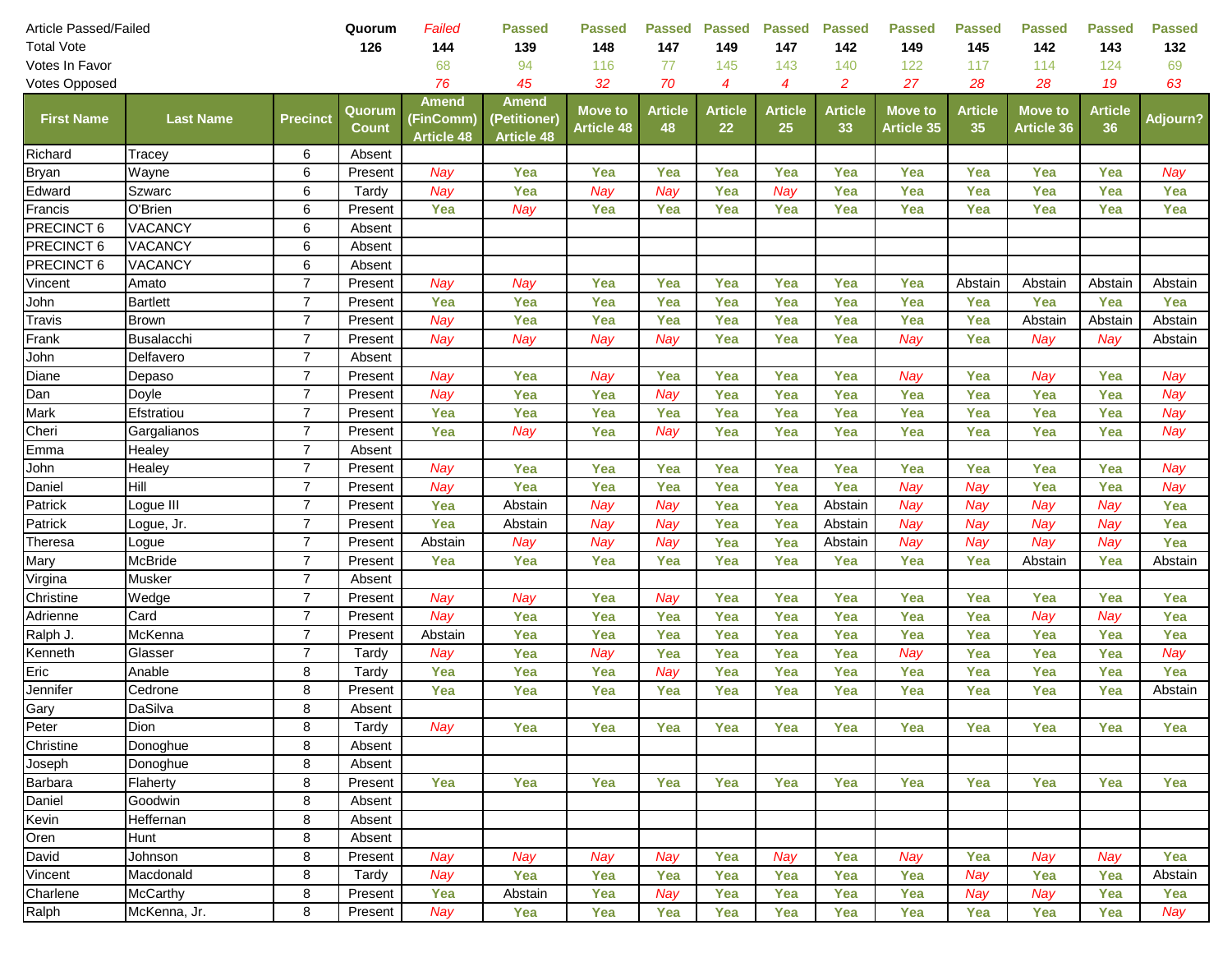| Article Passed/Failed |                    | Quorum          | Failed                 | <b>Passed</b>                           | <b>Passed</b>                                     | Passed                              | <b>Passed</b>        | <b>Passed</b>        | <b>Passed</b>        | <b>Passed</b>        | <b>Passed</b>                       | <b>Passed</b>        | <b>Passed</b>                       | <b>Passed</b>        |          |
|-----------------------|--------------------|-----------------|------------------------|-----------------------------------------|---------------------------------------------------|-------------------------------------|----------------------|----------------------|----------------------|----------------------|-------------------------------------|----------------------|-------------------------------------|----------------------|----------|
| <b>Total Vote</b>     |                    |                 | 126                    | 144                                     | 139                                               | 148                                 | 147                  | 149                  | 147                  | 142                  | 149                                 | 145                  | 142                                 | 143                  | 132      |
| Votes In Favor        |                    |                 |                        | 68                                      | 94                                                | 116                                 | 77                   | 145                  | 143                  | 140                  | 122                                 | 117                  | 114                                 | 124                  | 69       |
| Votes Opposed         |                    |                 |                        | 76                                      | 45                                                | 32                                  | 70                   | $\boldsymbol{4}$     | $\overline{4}$       | $\overline{c}$       | 27                                  | 28                   | 28                                  | 19                   | 63       |
| <b>First Name</b>     | <b>Last Name</b>   | <b>Precinct</b> | Quorum<br><b>Count</b> | Amend<br>(FinComm)<br><b>Article 48</b> | <b>Amend</b><br>(Petitioner)<br><b>Article 48</b> | <b>Move to</b><br><b>Article 48</b> | <b>Article</b><br>48 | <b>Article</b><br>22 | <b>Article</b><br>25 | <b>Article</b><br>33 | <b>Move to</b><br><b>Article 35</b> | <b>Article</b><br>35 | <b>Move to</b><br><b>Article 36</b> | <b>Article</b><br>36 | Adjourn? |
| Timothy               | Morgan             | 8               | Absent                 |                                         |                                                   |                                     |                      |                      |                      |                      |                                     |                      |                                     |                      |          |
| Seth                  | Oliver             | 8               | Absent                 |                                         |                                                   |                                     |                      |                      |                      |                      |                                     |                      |                                     |                      |          |
| John                  | Piscatelli         | 8               | Present                | Nay                                     | Yea                                               | Yea                                 | Yea                  | Yea                  | Yea                  | Yea                  | Nay                                 | Yea                  | Yea                                 | Yea                  | Yea      |
| Allyson               | Romano             | 8               | Present                | Yea                                     | Yea                                               | Yea                                 | Yea                  | Yea                  | Yea                  | Yea                  | Yea                                 | Yea                  | Yea                                 | Yea                  | Yea      |
| Joseph                | Shaw               | 8               | Absent                 |                                         |                                                   |                                     |                      |                      |                      |                      |                                     |                      |                                     |                      |          |
| George                | Simolaris, Jr.     | 8               | Tardy                  | Yea                                     | Yea                                               | Yea                                 | Abstain              | Yea                  | Yea                  | Yea                  | Yea                                 | Yea                  | Abstain                             | Yea                  | Nay      |
| Charles               | Vanteemsche        | 8               | Absent                 |                                         |                                                   |                                     |                      |                      |                      |                      |                                     |                      |                                     |                      |          |
| Greg                  | Bionelli           | 8               | Absent                 |                                         |                                                   |                                     |                      |                      |                      |                      |                                     |                      |                                     |                      |          |
| Daniel                | <b>Browne</b>      | 9               | Present                | Yea                                     | Yea                                               | Yea                                 | Nay                  | Yea                  | Yea                  | Yea                  | Yea                                 | Yea                  | Yea                                 | Yea                  | Nay      |
| Justin                | Damon              | 9               | Present                | Nay                                     | Yea                                               | Nay                                 | Yea                  | Yea                  | Yea                  | Yea                  | Nay                                 | Yea                  | Nay                                 | Nay                  | Yea      |
| Donald                | Damon              | 9               | Tardy                  | Nay                                     | Nay                                               | Nay                                 | Nay                  | Yea                  | Yea                  | Yea                  | Nay                                 | Yea                  | Nay                                 | Abstain              | Yea      |
| Michele               | Desparasis         | 9               | Present                | Nay                                     | Yea                                               | Yea                                 | Yea                  | Yea                  | Yea                  | Yea                  | Nay                                 | Yea                  | Yea                                 | Nay                  | Abstain  |
| Debra                 | Donahue            | 9               | Present                | Nay                                     | Yea                                               | Yea                                 | Yea                  | Yea                  | Yea                  | Yea                  | Nay                                 | Yea                  | Yea                                 | Yea                  | Yea      |
| George                | Dow                | 9               | Present                | Yea                                     | Nay                                               | Yea                                 | Nay                  | Yea                  | Yea                  | Yea                  | Yea                                 | Yea                  | Yea                                 | Yea                  | Nay      |
| Patricia              | Fleming            | 9               | Present                | Yea                                     | Yea                                               | Yea                                 | Nay                  | Yea                  | Yea                  | Yea                  | Yea                                 | Yea                  | Yea                                 | Yea                  | Abstain  |
| Anne                  | Gallant            | 9               | Present                | Nay                                     | Yea                                               | Yea                                 | Yea                  | Yea                  | Yea                  | Yea                  | Nay                                 | Nay                  | Nay                                 | Yea                  | Nay      |
| Cheryl                | Lally              | 9               | Present                | Nay                                     | Yea                                               | Nay                                 | Nay                  | Yea                  | Yea                  | Yea                  | Nay                                 | Nay                  | Nay                                 | Yea                  | Yea      |
| James                 | Lally              | 9               | Present                | Nay                                     | Yea                                               | Nay                                 | Nay                  | Yea                  | Yea                  | Yea                  | Nay                                 | Nay                  | Yea                                 | Yea                  | Yea      |
| John                  | Mulloy             | 9               | Tardy                  | Nay                                     | Nay                                               | Yea                                 | Nay                  | Yea                  | Yea                  | Yea                  | Yea                                 | Yea                  | Yea                                 | Nay                  | Yea      |
| Kathleen              | Paulsen            | 9               | Absent                 |                                         |                                                   |                                     |                      |                      |                      |                      |                                     |                      |                                     |                      |          |
| Stephen               | Regal              | 9               | Present                | Yea                                     | Nay                                               | Yea                                 | Nay                  | Yea                  | Yea                  | Yea                  | Yea                                 | Yea                  | Yea                                 | Yea                  | Nay      |
| <b>Nick</b>           | Rosa               | 9               | Absent                 |                                         |                                                   |                                     |                      |                      |                      |                      |                                     |                      |                                     |                      |          |
| Carol                 | Rosa               | 9               | Present                | Yea                                     | Nay                                               | Yea                                 | Nay                  | Yea                  | Yea                  | Yea                  | Yea                                 | Nay                  | Nay                                 | Nay                  | Nay      |
| Tony                  | Ventresca          | 9               | Present                | Nay                                     | Nay                                               | Nay                                 | Abstain              | Yea                  | Yea                  | Yea                  | Nay                                 | Nav                  | Nay                                 | Nay                  | Yea      |
| Robert                | Morris             | 9               | Present                | Nay                                     | Nay                                               | Nay                                 | Nay                  | Yea                  | Yea                  | Yea                  | Yea                                 | Yea                  | Yea                                 | Yea                  | Yea      |
| Daniel                | Caulfield          | 9               | Present                | Yea                                     | Yea                                               | Yea                                 | Yea                  | Yea                  | Yea                  | Yea                  | Nay                                 | Yea                  | Yea                                 | Yea                  | Yea      |
| James                 | Krochune           | 9               | Present                | Nay                                     | Nay                                               | Nay                                 | Nay                  | Yea                  | Yea                  | Nay                  | Yea                                 | Yea                  | Yea                                 | Nay                  | Nay      |
| Peter                 | Hoffmann           | 9               | Absent                 |                                         |                                                   |                                     |                      |                      |                      |                      |                                     |                      |                                     |                      |          |
| Peter                 | <b>Brouillette</b> | 9               | Present                | Nay                                     | Nay                                               | Nay                                 | Nay                  | Yea                  | Yea                  | Nay                  | Yea                                 | Yea                  | Nay                                 | Nay                  | Nay      |
| PRECINCT 9            | VACANCY            | 9               | Absent                 |                                         |                                                   |                                     |                      |                      |                      |                      |                                     |                      |                                     |                      |          |
| Andrew                | Bowen              | 10              | Absent                 |                                         |                                                   |                                     |                      |                      |                      |                      |                                     |                      |                                     |                      |          |
| Rebecca               | Chaffee            | 10              | Absent                 |                                         |                                                   |                                     |                      |                      |                      |                      |                                     |                      |                                     |                      |          |
| Marie                 | Condon             | 10              | Absent                 |                                         |                                                   |                                     |                      |                      |                      |                      |                                     |                      |                                     |                      |          |
| Kim                   | Conway             | 10              | Present                | Nay                                     | Yea                                               | Yea                                 | Yea                  | Yea                  | Yea                  | Yea                  | Yea                                 | Yea                  | Yea                                 | Yea                  | Nay      |
| James                 | Foye               | 10              | Absent                 |                                         |                                                   |                                     |                      |                      |                      |                      |                                     |                      |                                     |                      |          |
| James                 | Gately             | 10              | Absent                 |                                         |                                                   |                                     |                      |                      |                      |                      |                                     |                      |                                     |                      |          |
| PRECINCT 10           | <b>VACANCY</b>     | 10              | Absent                 |                                         |                                                   |                                     |                      |                      |                      |                      |                                     |                      |                                     |                      |          |
| Katharine             | Mahoney            | 10              | Absent                 |                                         |                                                   |                                     |                      |                      |                      |                      |                                     |                      |                                     |                      |          |
| Christine             | Martell            | 10              | Present                | Abstain                                 | Abstain                                           | Yea                                 | Yea                  | Yea                  | Yea                  | Yea                  | Yea                                 | Nay                  | Yea                                 | Yea                  | Yea      |
| John                  | Martell            | 10              | Present                | Abstain                                 | Abstain                                           | Yea                                 | Yea                  | Yea                  | Yea                  | Yea                  | Yea                                 | Nay                  | Yea                                 | Yea                  | Nay      |
| Michelle              | Ovalle             | 10              | Present                | Yea                                     | Yea                                               | Yea                                 | Yea                  | Yea                  | Yea                  | Yea                  | Yea                                 | Yea                  | Yea                                 | Yea                  | Yea      |
| Al                    | Pearson            | 10              | Present                | Yea                                     | Nay                                               | Yea                                 | Nay                  | Yea                  | Yea                  | Yea                  | Yea                                 | Yea                  | Yea                                 | Yea                  | Yea      |